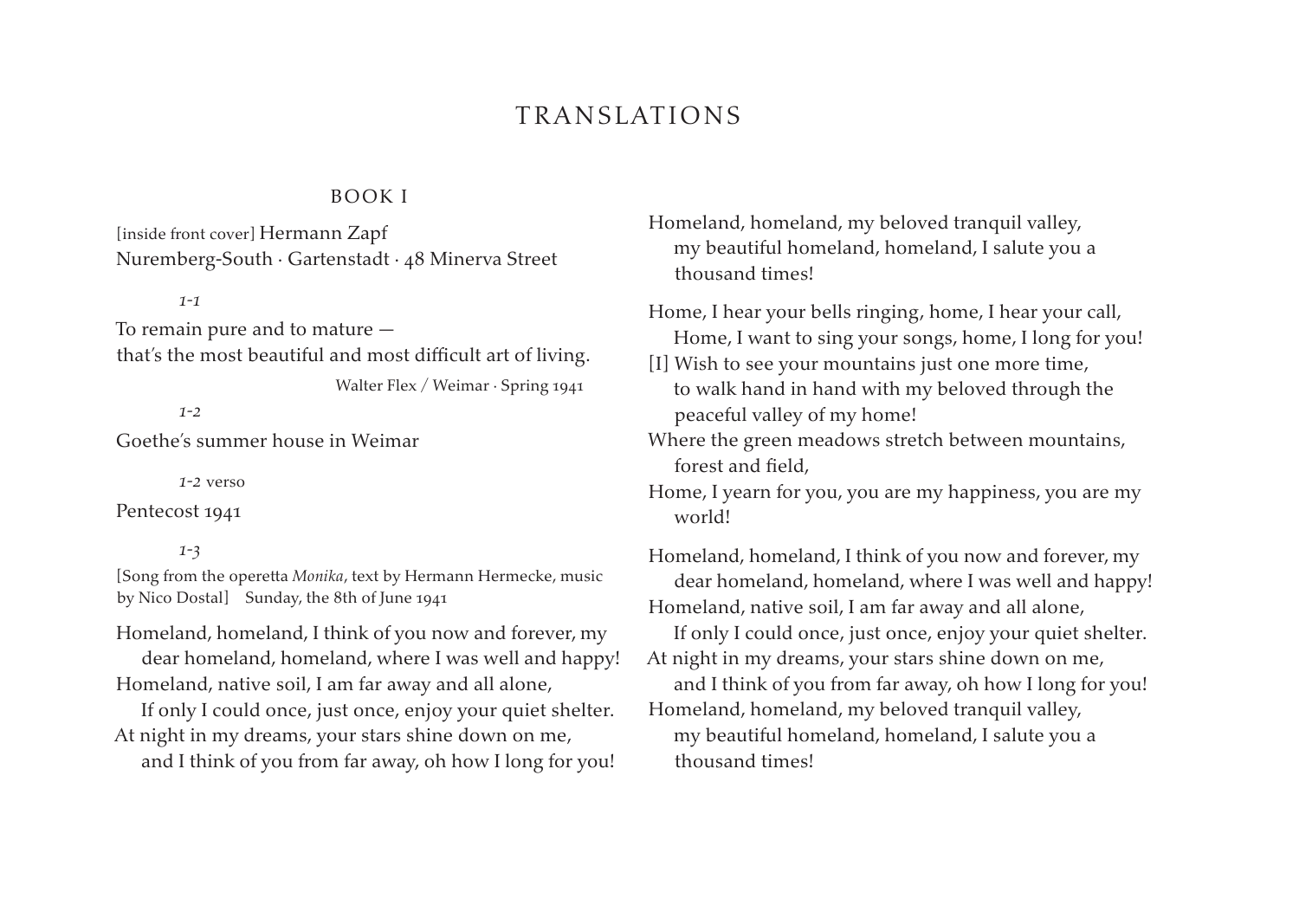*1-4* 14 June 1941

*1-5*

A people is rich as long as it honors, with abiding love, the standards of beauty its artists have created through centuries, as long as it lives by and re-creates these standards day after day, not as if they had originated centuries ago, but only yesterday and today. Thoughts about the introduction of Antiqua as the German standard typeface (from a book about Japan by Dr. Hauenstein)

*1-5* verso Weimar 15 June 1941

*1-6*

21 June 1941

*1-7* Whatever happens May it all be a blessing to you. Hölderlin

*1-7* verso On 22 June 1941

*1-8* June 1941

*1-9*

Only you can prove, what you really are and when destiny tries to subjugate you, conquer it in return through what you are. There is no adversity that is stronger than you. You alone are your destiny. Others may help you and serve you, but no one, not even a friend, can wrest destiny from you.

Th. W. Elbertzhagen

Cut the roses

*1-10*

when they are in bloom; Tomorrow is not today. Don't let a single hour get away, time is fleeting.

*1-11*

Michelangelo *Si come nella penna e nell'inchiostro*

Just as there are three styles within pen and ink, there are forms concealed within marble. They may be elaborate or ordinary depending on how our minds draw them out.

Likewise, perhaps, the heart in your breast contains, as much as pride, that simply-made garment, the soft and gentle feeling of love, even if I haven't known how to draw it out.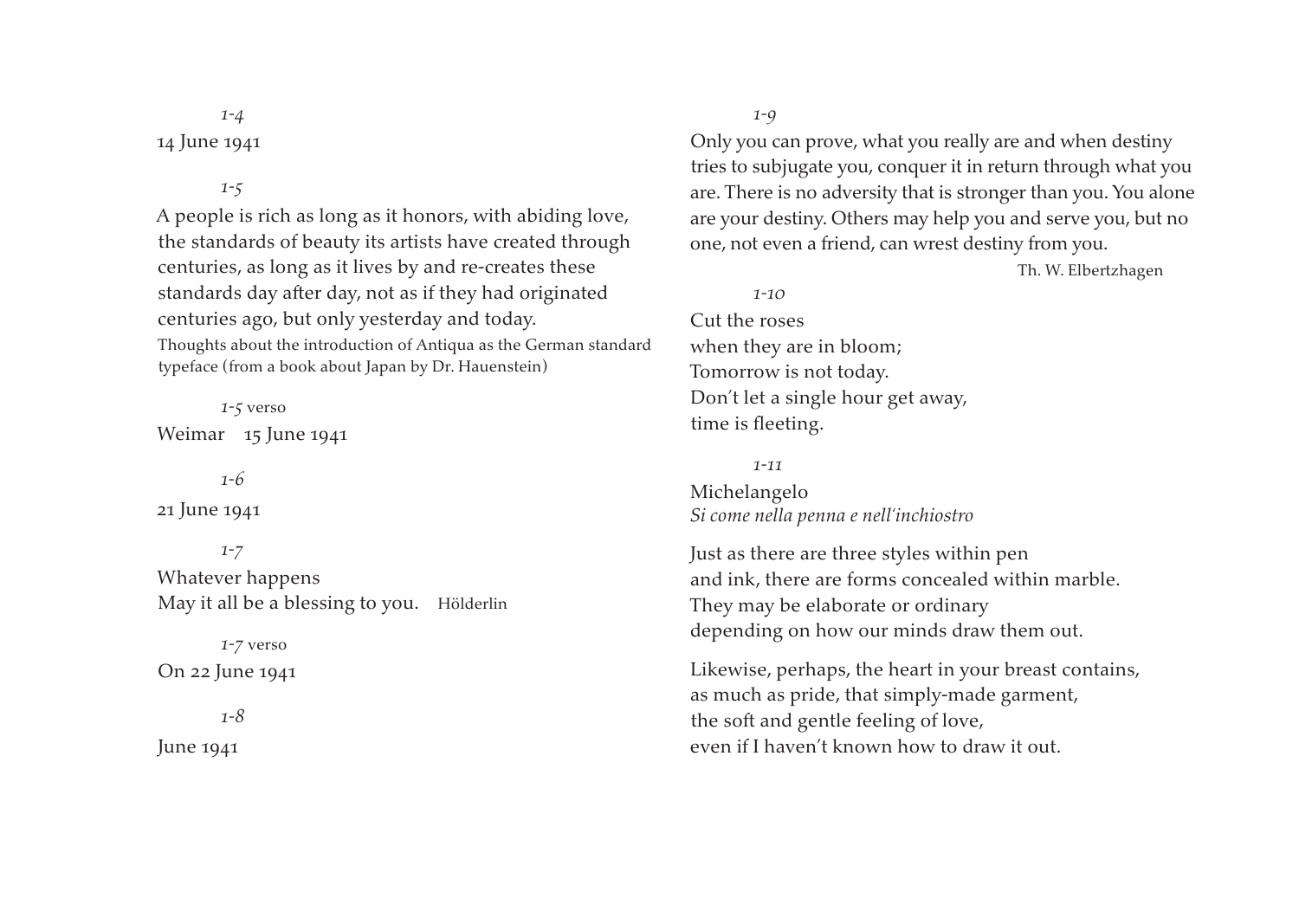Animals, herbs, words and marble are bursting with the power to heal. If they could speak like we do, they would all speak imploringly.

Perhaps, in my case, all the power and what has healed me is hidden within you. Adapted by Rainer Maria Rilke

*1-11* verso

Weimar 28 June 1941

#### *1-12*

When what we want doesn't happen, then something happens that is better. Luther

#### *1-13*

Happy is he who forgets, that as a civilian he was once somebody…

Never puff yourself up! Don't do more than you have to...

Never again feel the pain of that clamoring riot around you, The sound is rough but hearty And you can think whatever you want! During military drills, When you, sweating, trot and turn, Never show your superiors What you secretly think about it!

I have polished and cleaned And was the busiest of all. Yet, it was to no avail, I stuck out again. —

I can work like a horse And diligently fulfill my duty: I can't seem to please anybody! It is my destiny to stick out! PFC Helmut O. Wegener

*1-14* July 1941

*1-15 Frankfurt on the Main* Frankfurt, beautiful Frankfurt, your image, your breath lives radiantly inside of me, Each passing day stirs the quiet fire – And all my hopes belong to you.

Alas, all the joyful hours are so far away, The familiar houses, the flowers, the Main: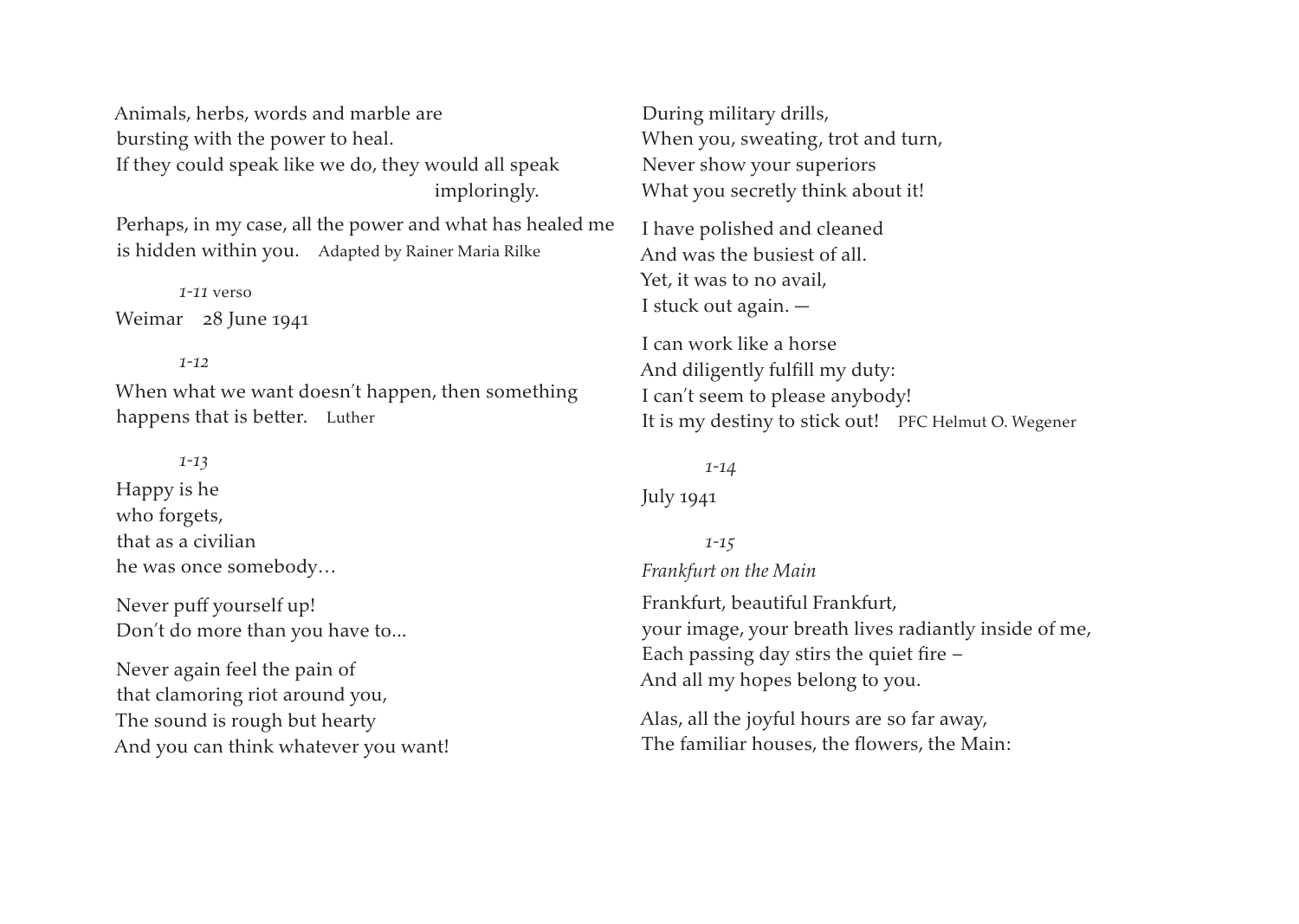You are like music dying away in the night– When will I be under your sun again. July 1941

*1-16*

View from military parade ground at Ohrdruf in Thuringia

*1-17*

Out of a sheer desire to ponder, how many diligent hands and minds it takes to create one single beautiful letter that awakens a stronger sense of community than all the dialectic of all the world's do-gooders.

Richard Dehmel in December 1918

*1-17* verso

On a visit to the German Book Trade Museum in Leipzig on 9 August 1941

*1-18*

## *Uta*

Witnesses of a long gone era, who have turned to stone, Silently you dream away your souls into the gray future

*1-18* verso Naumburg on 10 August 1941

*1-19* . . . yet I will never forget you no matter how far I travel, beautiful Main! and your banks, full of delight . . . Hölderlin

## *1-20* Frankfurt on the Main

*1-21*

Nothing can take our love and belief in our country from us; We were sent to preserve—and to shape—it.

Should we die, the duty goes to our heirs: To preserve and to shape it: Germany shall not die! Heinrich Spitta

*1-22*

It is as though the world existed only for those who are rude and arrogant and those who are quiet and reasonable have to beg for a little place by the grace of God. Goethe

[The last two pages of this sketchbook had been excised by Zapf for framing; they are reproduced at the end of this facsimile, not in the original order]

*1-23*

5–6 June 1941 The baroque Belvedere Palace near Weimar

*1-24*

Potsdam Sanssouci

[inside back cover] Gunner Hermann Zapf · 2nd Light Artillery Replacement Division 73 · Weimar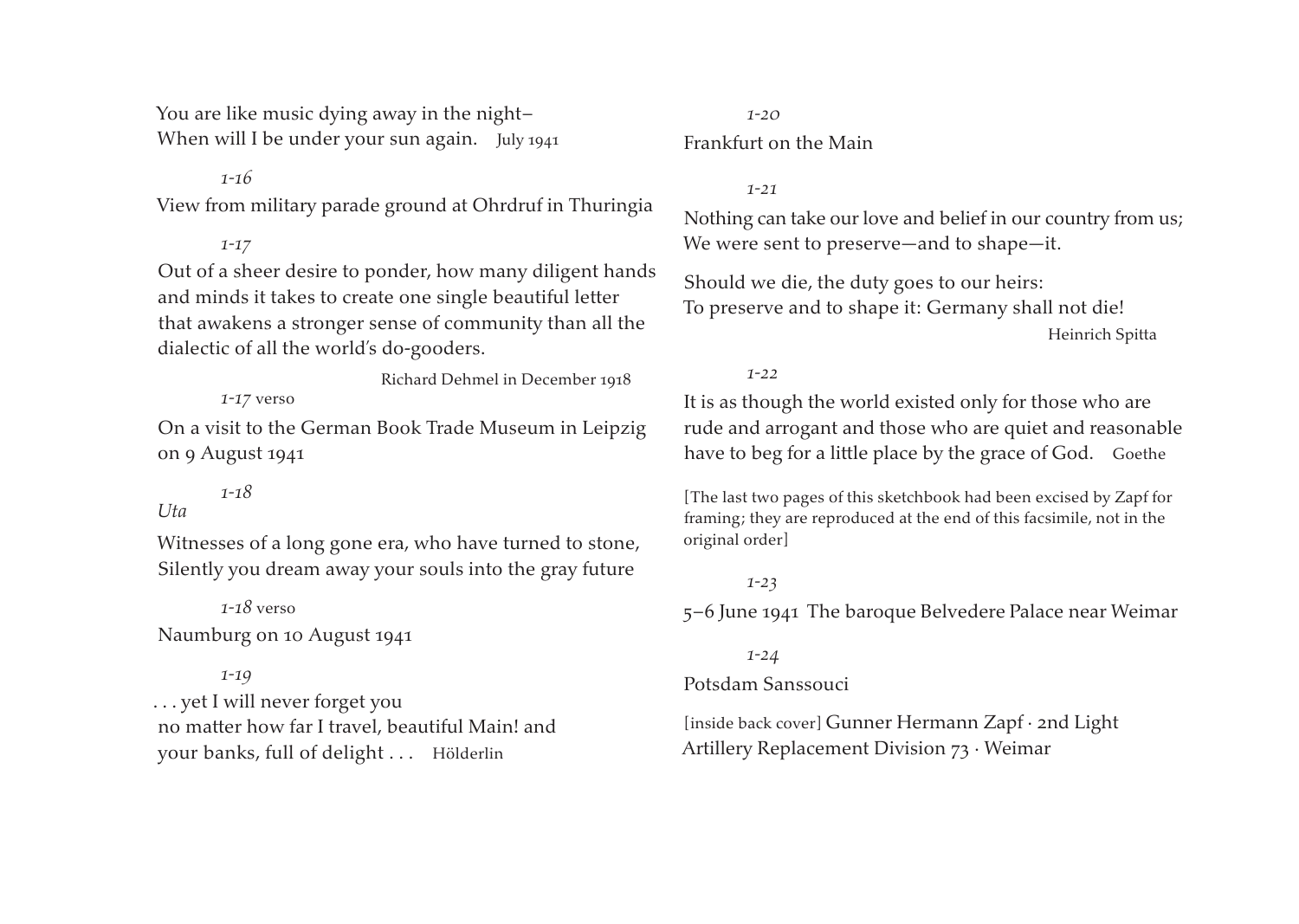### BOOK II

[inside front cover] Hermann Zapf

*2-1*

Making letters in any form is to me the purest and greatest pleasure, and in innumerable situations and circumstances in my life it was to me like a song to the singer, like a picture to the painter, or what a cry of joy is to the happy, or a sigh to the distressed— it was and is the happiest and most complete expression of my life.

Rudolf Koch 1932 / Weimar · 7 October 1941

#### *2-2*

### The Roast Potato Pub in Weimar

[Literally "The Roast Potato Room," but bars and pubs are called "Stube." This might be a joke about the barracks, or perhaps what soldiers get to eat and their general living conditions. Sign on the table says: Room 53.]

### *2-3*

### Diotima!

Let me be thankful for this day,

That you have blessed, with your love, your goodness.

Let me have the belief in the future,

that you've given me, in my work, in my life.

Stay with me and lead me, like before,

upwards to beauty, to purity, to the light. —

Diotima, I thank you. 16 November 1941

## *2-3* verso . . . 18 and 19 November 1941

### *2-4*

### *Wartime Christmas 1941*

Even though I'm far away, even though you are not here; — Look, the same stars are above you and me. They transmit my greetings and bring your answer back to me; Until after long anxious days, I happily rush to you.

Hans-Ulrich Röhl

## *2-5*

Man is led to his fate along mysterious paths with an invisible string; Yet God watches over him And miraculously the thread untangles Lessing

[Incorrectly attributed to Lessing. It is actually a quote from Schiller's *Turandot*]

*2-5* verso On 8 December 1940

*2-6* Jüterbog, the 23rd of January 1942 1941

I've kept on going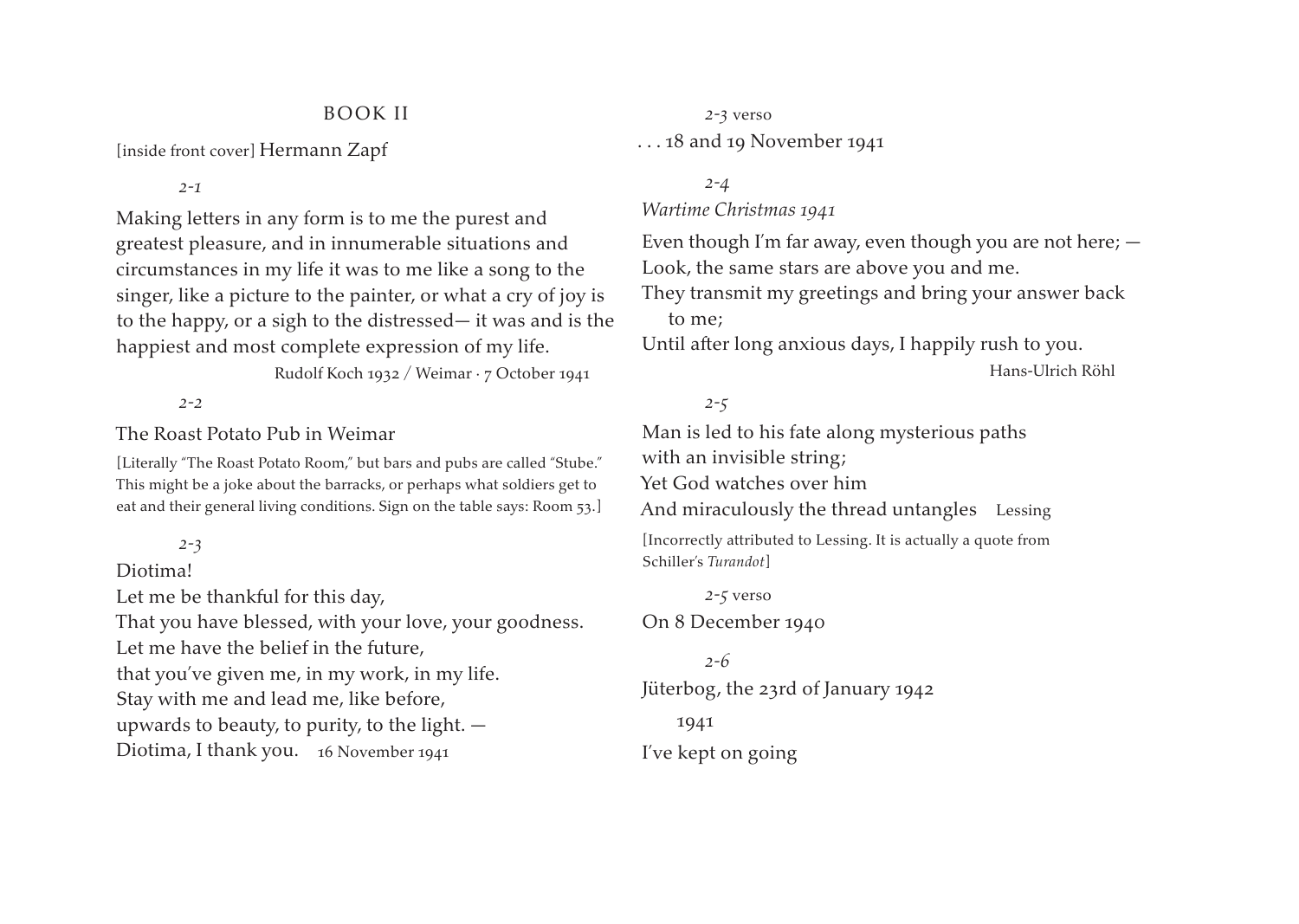Through the course of this year, I've suffered much hardship And have often given up hope!

But still I will not stop, The new year beckons – Hopeful, I will move on Until it sets again.

1942 Arnold Bohs

*2-7*

In every year, his spring, balmy and light, will surely bloom, Take heart, you won't miss This one either, great and bright. It is certainly there, at the end of your path, You feel it below, And it dawns above. L. Uhland

*2-8*

If people know each other by their inner merits they can joyfully call themselves friends Friedrich Hölderlin

### Frankfurt on the Main · Sunday, 11 January 1942

*2-9*

On sentry duty at the train station in Forst Zinna on 25–26 January 1942 At night at 2.30

## *2-10 / 2-11*

### *In memory of my time in the Weimar orderly room*

The orderly room is one of the most controversial sections of the military. The infantryman considers it the root of all evil. Whoever sits within it, is of the opinion that without the orderly room, there would be no military.

The field infantryman says tersely and brutally: The men in the orderly room spend their time, sitting on their asses, loafing around, to a certain extent with the permission of the higher-ups and on scientific grounds.

The man in the orderly room, on the other hand, lives in the rock-solid certainty that only a select, intelligent part of humanity has been given such nerves-of-steel, to be able to survive the orderly room.

Yet, for opportunistic reasons, he declares that, as opposed to all the real paper-pushers, he would willingly pay something extra, if instead of the damned paper war, he could serve in the field. But even he doesn't believe that the others believe it.

The head of the orderly room is naturally the chief of the whole unit, but this isn't really noticeable. That's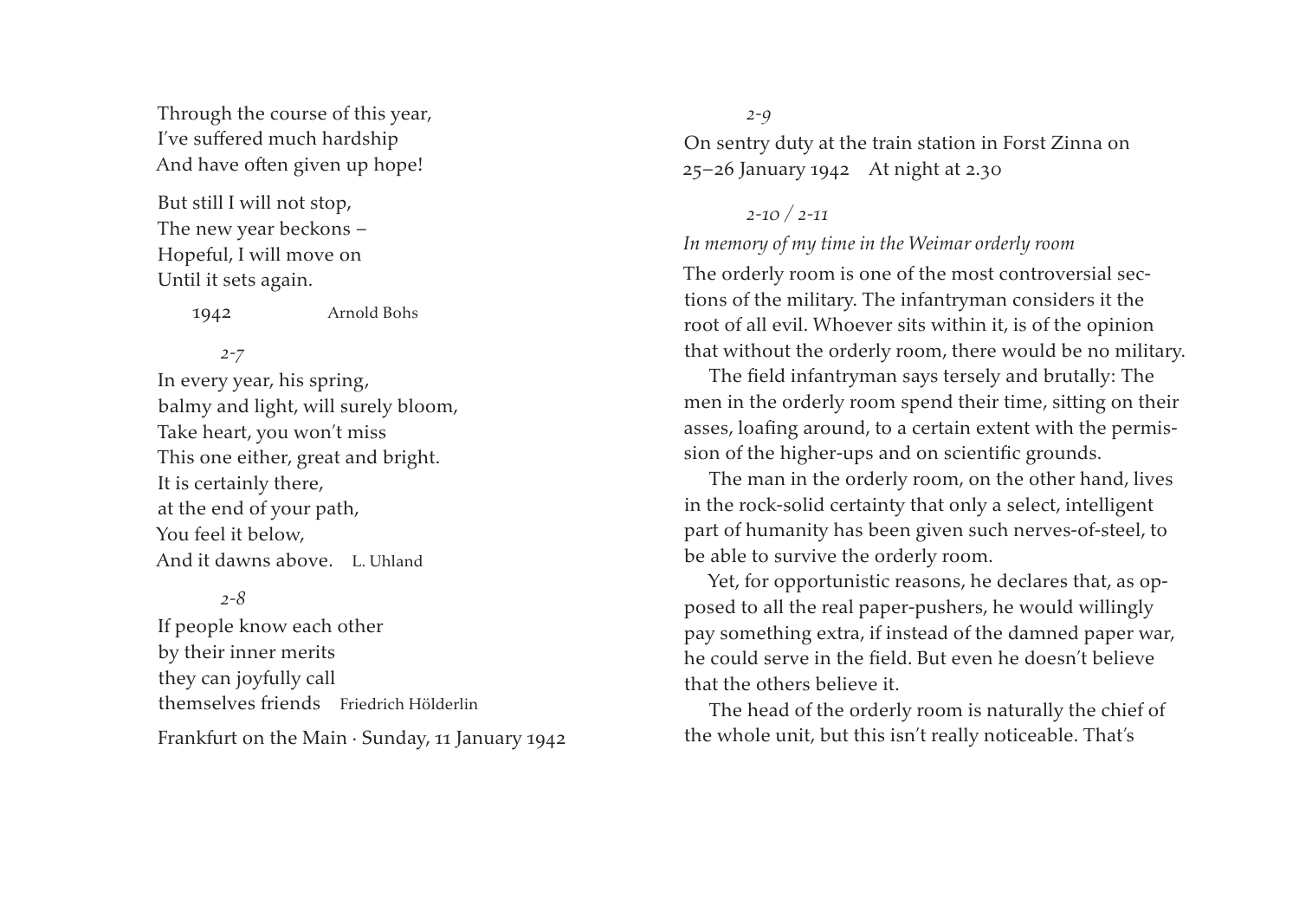because—when he isn't out with the unit—he is ensconced in a little cabin. He isn't seen. And if, perhaps, he is seen inside, then it doesn't seem right either. The chief 's room is namely a place, that is only experienced while standing at attention. With eyes riveted straight ahead, there is just enough time, to register that a desk stands there and the chief is sitting at it. There is neither time nor the freedom to move around to explore the room any further. For one thing, while standing at attention, the eyes may not wander around. And for another thing, such an audience demands all the attention one can muster anyway. The whole intellect has to be focused on giving a little "Yes, Sir" or "No, Sir" the necessary conviction to avoid having to present a lengthy defense. Otherwise, the meeting can easily go wrong.

Like I said: the soldier has a deep-seated aversion to the orderly room and everything associated with it. That's why he lets himself be seen there as little as possible. Yet, sometimes, there is no way to avoid it. And when he does report to the orderly room, it is possible—even without seeing his rank and service insignia—to pretty accurately guess how long the soldier has been serving.

The younger soldiers stand silently at attention, until being asked a question. Their salute is more well-intended than perfect.

The man who has already served for some time, clicks

his heels together so forcefully that the plaster comes off the walls and with such routine that one doesn't notice the accumulated energy that lies dormant between his heels. It all looks so natural and easy. He barks out his report at a speed of 80 knots and only those used to such a verbal display are able to make sense of it.

Those soldiers with a little moss already growing on them, the older ones, think their years of service entitles them to act less formally, (but only if the Sergeant Major is not sitting in the room.) They enter the office with a "Heil!" or similar greeting and informally lean on the divider that's usually there, to put forth their request.

The very long-serving—comprised only of corporals and other NCOs— enjoy an unspoken privilege. In groups of three to five, they are allowed to meet in the orderly room and on this holy ground, share their adventures from their day off amid bursts of laughter and knee slapping. Only the Sergeant Major can occasionally, with a few curses, throw them out. Unfortunately the poor private can't do that. He has to practically crawl into the earpiece, if he wants to understand what the guy at the other end of the blower wants from him.

Human nature reveals itself in the orderly room. As it does before the clerk at the unit roster. The unit roster is the weighty tome that includes all the data and particulars of every soldier. One category supposedly lists a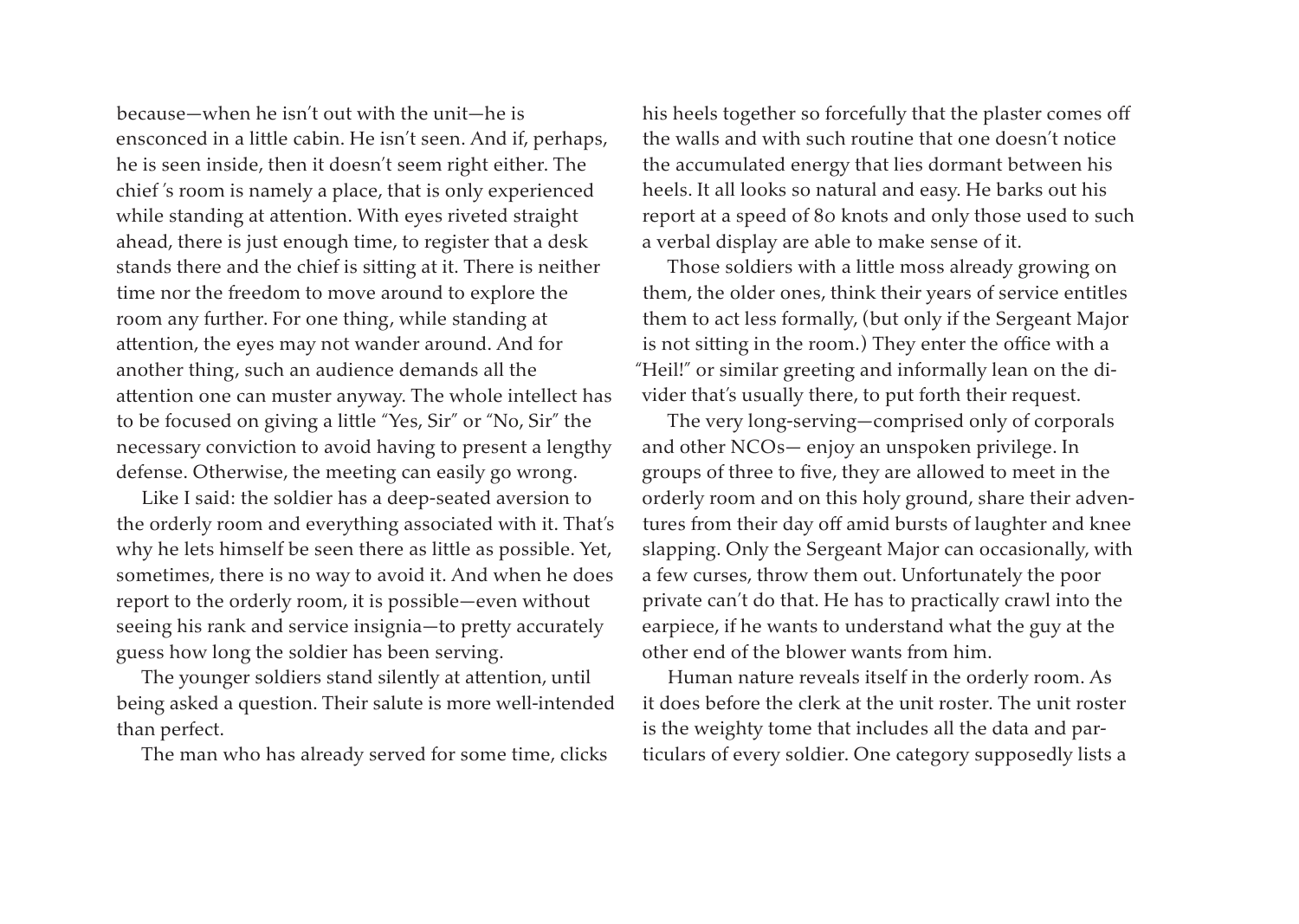soldier's specific talents and skills, from a driver's license to a secret specialized training. And curiously, as they might admit themselves, soldiers can be divided into two groups. The first group turns out be a collection of universal geniuses, for the enlistment of whom the High Command cannot congratulate itself enough. The list of their skills does not even fit on the mingy form sheet. Those are the diligent soldiers who have long felt the field marshal's baton stirring in their knapsack.

Their counterparts are the cautious soldiers whose fetish it is to be average. They live—not only as soldiers according to the principle: Keep a low profile and always disappear into the crowd. That is why they make an effort to have as many "no," "none," or negative entries in the official record as possible. Even if they have already attended three different courses.

It is a common misconception that the Sergeant Major is the most important person in the orderly room. That is not correct. The heart of the orderly room is the person deciding about leave requests. It is advisable to get on his good side early on. Soldiers have even more respect for him than they do for the bookkeeper. Why? The state will always provide money. Soldiers will get paid even if they got drunk, shot badly or repeatedly looked bad at roll call. The paycheck is always forthcoming, but not leave. There are a thousand reasons for leave to be denied. Maybe

there is something to be answered for. And when isn't there something to be answered for? And it doesn't only rest with the Sergeant Major. There are a lot of superior officers. A comrade on sentry duty may suddenly fall ill. There can also be an order from above regarding how many men may go on leave at the same time. None of this happens with money. It comes as regularly as the tides rise and fall. Leave days, however, are like a mirage. Don't dare to believe it, until you're sitting on the train. And that is why soldiers don't butter up the bookkeeper quite as much as they do his Highness, the man in charge of leave applications.

The Sergeant Major comes in many forms. In the past, he had a frightening tangle of barbed wire under his nose and had, if nothing else—to put it politely— a portly figure. Today, in most cases, the beard is no longer necessary, but the idea that a Sergeant Major has to have a bit of a belly seems to persist, likely because the celebrated speeches of such a figure demands exceptional resonance. However, a thunderous organ doesn't make all the difference. On the contrary, experience has shown that slender Sergeant Majors are just as able to cancel leaves as portly ones. And that those who are small and slight and only sputter can be even more terrifying. Thus, the belly is nothing but a garden-variety visual trick.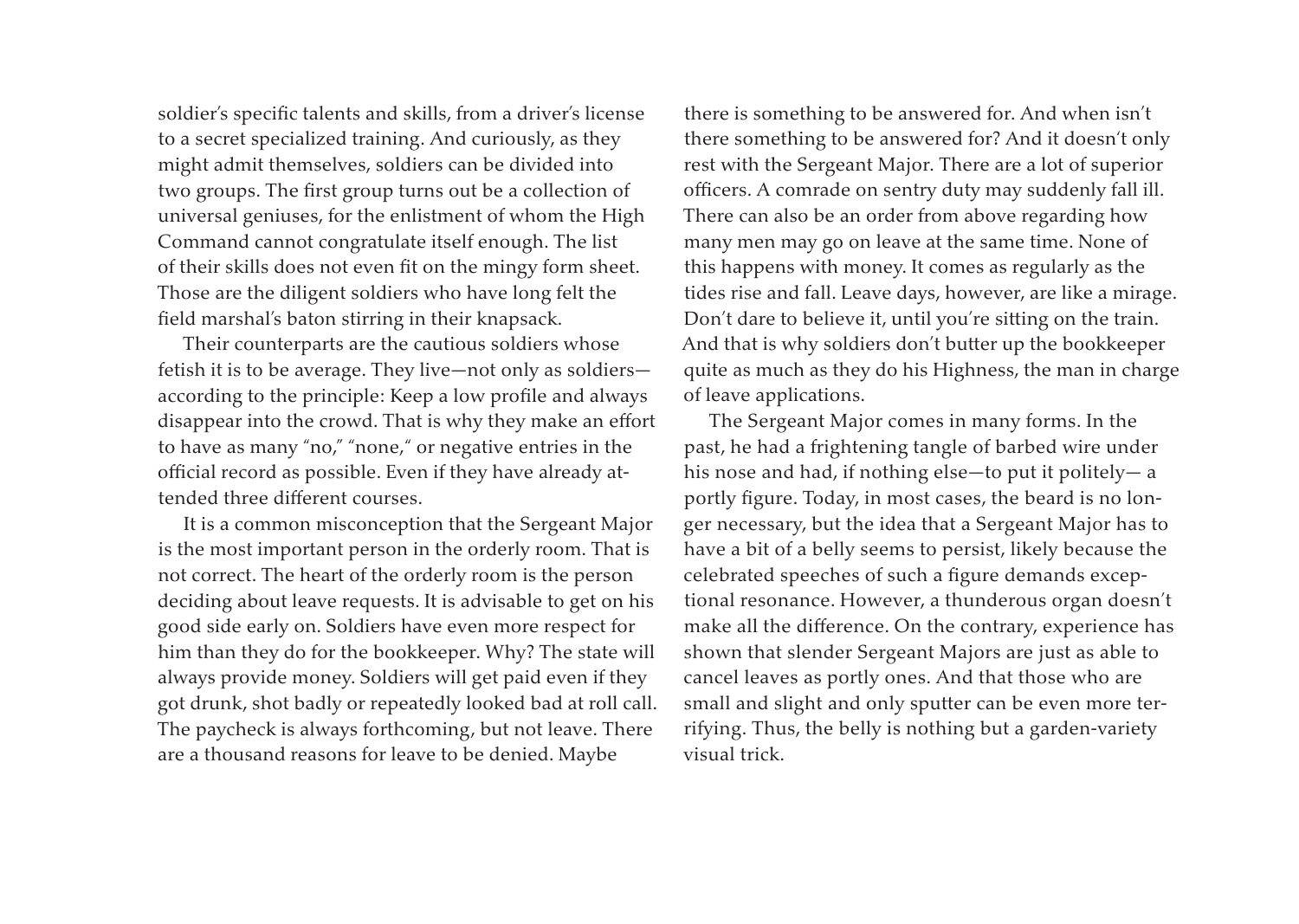When the duty roster says, "9–11 drill for all soldiers (including those in the orderly room)," it is one of the battery's greatest joys. Whoever can manage it, watches with active interest from the corridor window, as the spectacle unfolds below. He will not fail to call over passing comrades, who for some inexplicable reason have not heard the sensational news. A soldier is accustomed to sharing everything, even pleasures, with his comrades.

Conversely, if the Sergeant Major is on leave and has appointed a staff sergeant to fill in for him, it is a high time for the denizens of the orderly room. They get the staff sergeant on the phone for every single request they receive. If a decision has to be made, they come up with a truckload of rules and regulations, all of which need to be taken into consideration. If he needs a certain document, they make him realize how long it takes to locate the right one among the wealth of material, even in an office as well organized as theirs. Every routine question, which they usually respond to themselves several times a day, they bring to his highest attention. And instead of letting him enjoy his afternoon nap, they send him pesky petitioners.

In short, they show him what an orderly room is really like, until he groans for the 98th time in a single day "I'll

go crazy". He praises the Lord when the Sergeant Major returns after two weeks.

Yet maybe, the cure has been so effective that he will defend the orderly room against all malicious accusations at least for the next four weeks.

```
PK [Propaganda Kompanie] – 
War correspondent Werner Thieke 7-8 February 1942
```
*2-12* Jüterbog 22 February 1942 *2-13*

```
28 February 1942
```

```
2-14
```

```
Home
```
Come what may! — As long as you live, it is day And let it be known to the world, If you are with me, I am at home. When I see your lovely face, I don't see the shadows Of the future. Theodor Storm

*2-15* Berlin 14 March 1942 Cathedral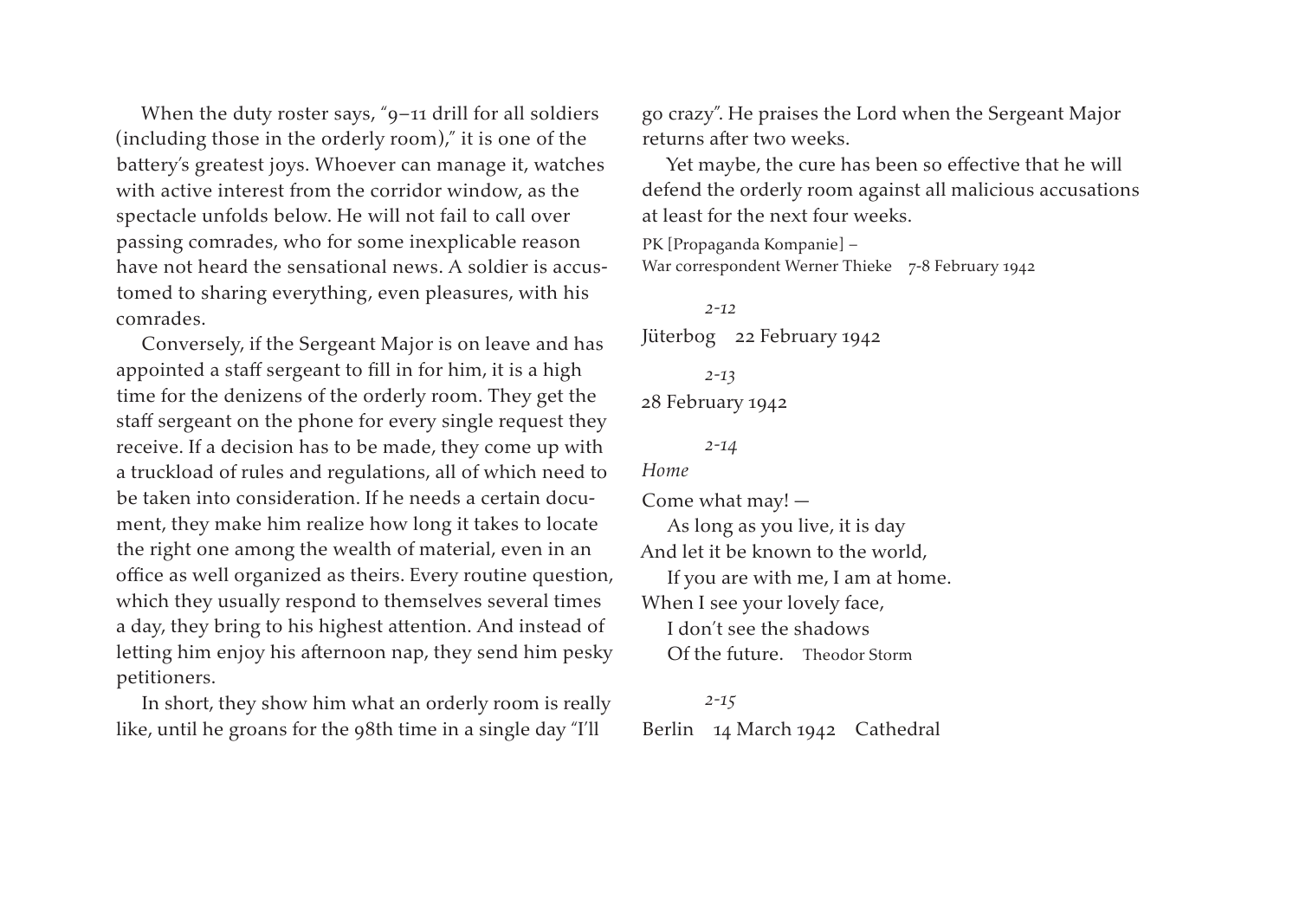*2-16* 22 March 1942 Dijon · Rue Berlier

*2-17*

Fontainebleau 31 March 1942

*2-18* Paris Pont Alexandre III 1 April 1942

*2-19*

The Thinker Auguste Rodin 1880

*2-20*

It is more important for the artist to approach the ideal, which he carries inside himself and is his own, than to record the fleeting ideal that nature may offer.

In precisely this, that only a specific person and not the majority of people has an ideal view of nature, lies the proof that beauty is created by the artist's imagination and because he follows his own genius. Delacroix

#### *2-20* verso

Visiting the Rodin Museum and the Louvre in Paris on 1 and 2 April 1942

*2-21*

Headquarters of the Corps-Mapping Detachment 535 in Dijon, Rue d'Assas 18, from 20 March 1942 to 10 May 1942

#### *2-22*

My work station in Dijon.

*2-23* But we are given nowhere to rest, the suffering people dwindle and fall blindly from one hour to the next like water hurled down from cliff to cliff year after year into uncertainty From Hölderlin's *Hyperion*

*2-24* Akebia quinata Dené Japan

[inside back cover] (Map Making) IV / Art[illery] Training Reg[imen]t (motorized) Jüterbog Field Post Office Number 35070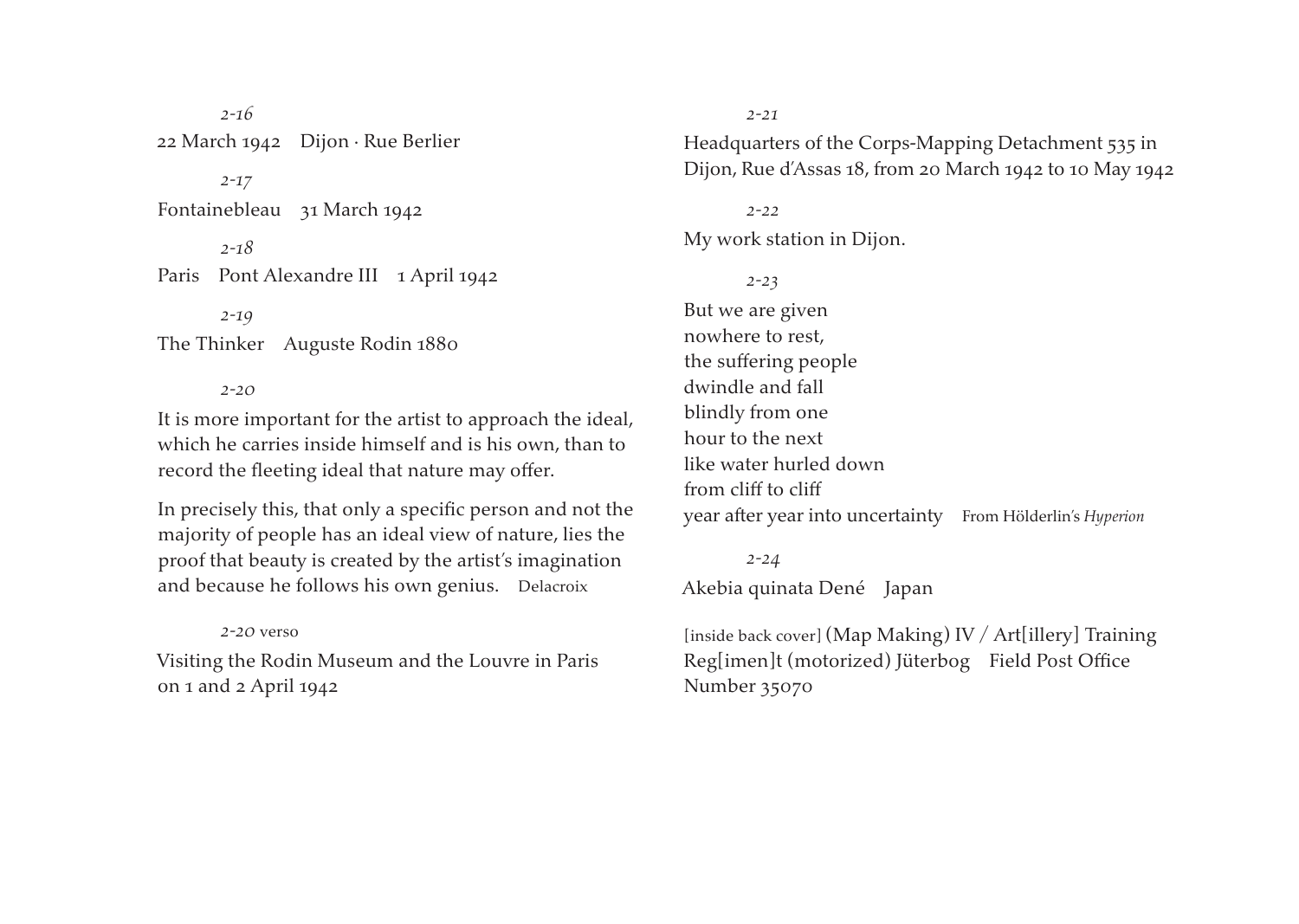### BOOK III

[inside front cover] Corporal Hermann Zapf 25188

#### *3-1*

If you knew, how rudely even cultivated people behave towards the most valuable works of art, you would forgive me for not making mine available to the crowd. Goethe, *Elective Affinities*

*3-2* Chalon-Sur-Saône Tour de Coco l'ouvrier, Impasse de la Gravière 26 April 1942

*3-3* Used book sellers along the Quai de Montebello 16 May 1942

*3-4 On the Bay of Biscay* Pines, palm trees, southerly beach, the land cradles itself, rippling with blades of grass.

O, how gloomily you wandered! Blooming gorse covers you now.

Glimmering quartz crystals glow in stone. Fragrant resins envelop you.

You feel the tree rooted deeply within. Longing and dreams gently trickle away.

Is that still your heart that beats here? Is that still the pain that moves you?

Wave after wave ventures and spumes – How life glows on the edge! Kurt Kölsch Bordeaux · June 1942

*3-5* verso On R&R in Pyla sur Mer near Arcachon from 7–10 June

*3-6* Bordeaux 2 July 1942

## *3-7*

1943 In St. Sulpice & Cameyrac (Gironde) at the home of Mr. S. Rouzier and his first-class Bordeaux white wine from the 1930s

*3-8* Biarritz 16 April 1943 "les trois Couronnes"

*3-9* Memories are the only Paradise, that we can't be driven out of. Jean Paul 8 December 1943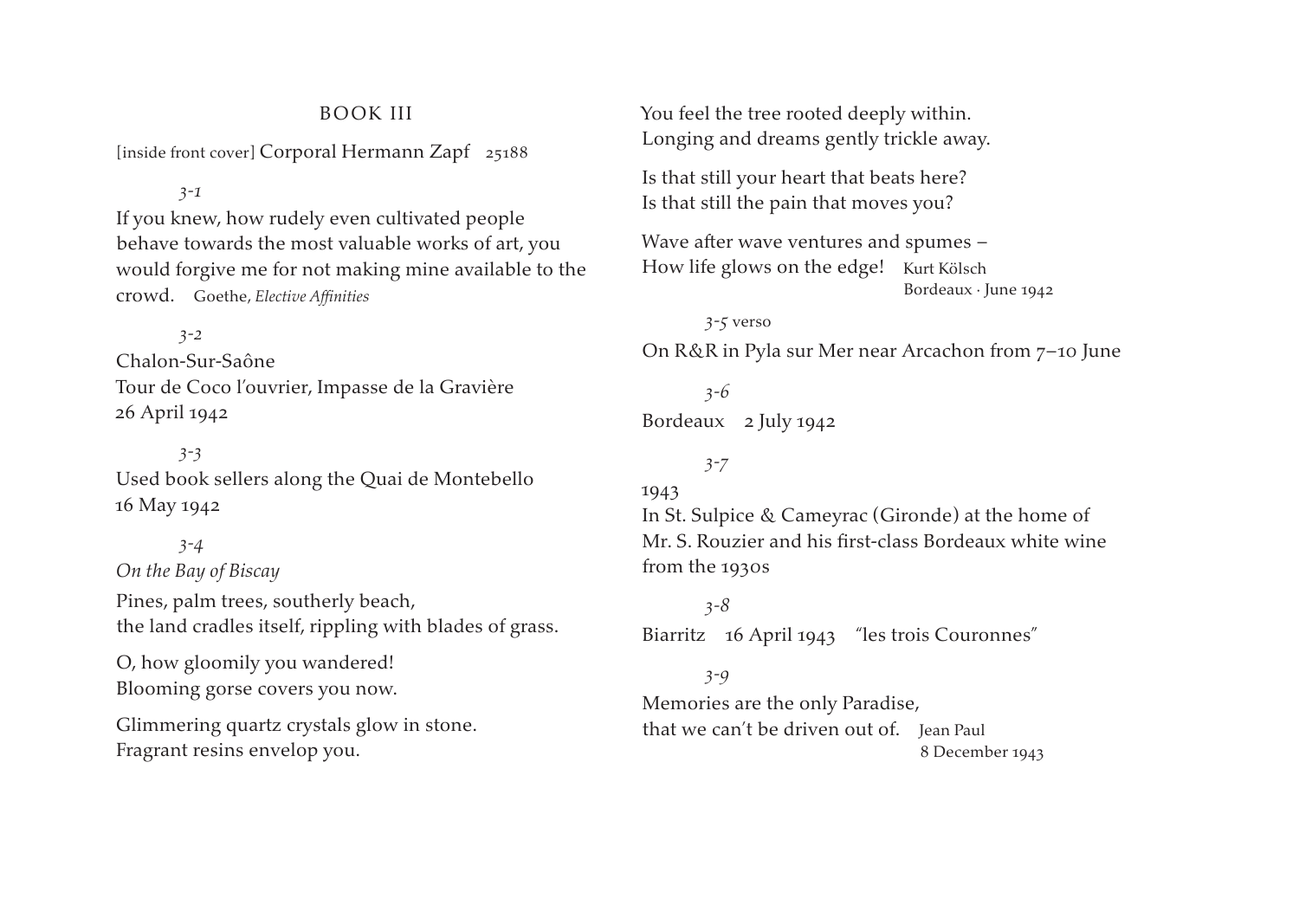12 Unter den Platanen, Frankfurt am Main, after the daylight air raid on 29 January 1944

#### *3-10* verso

*3-10*

(My apartment)

#### *3-11*

That I am happy, take things easy Live fast, that is my good fortune and I wouldn't exchange it For the safety of the tomb. Do I live only to think about living? Shouldn't I enjoy the present moment in order to get to the next? Should I then waste this one, too, with worries and fears? If you take life too seriously, then what good is it? If the morning doesn't awaken us to new joys, if the evening doesn't leave us with a desire to hope is it really worth getting dressed and undressed? Does the sun shine on us today so that we can think about what happened yesterday and predict and correlate, what cannot be predicted or correlated: the destiny of tomorrow? As if led by invisible spirits, the sun-steeds of time break away with the light carriage

of our destiny and there is nothing left for us to do but to courageously hold fast to the reins and now right, now left to steer the wheels away here from the rock, there from falling. Where it's going? Who knows? He can hardly even remember where he came from. From Goethe's *Egmont*

*3-12* On the Garonne [River]

## *3-13*

### *Memories*

The Northeast blows My favorite among winds Because it promises seamen A fiery spirit and a good voyage But now, go and greet The beautiful Garonne, And the gardens of Bordeaux, where the path runs along the steep bank And the brook plunges Deep into the current And a noble pair of oak trees and silver poplars Look down from above: I still remember well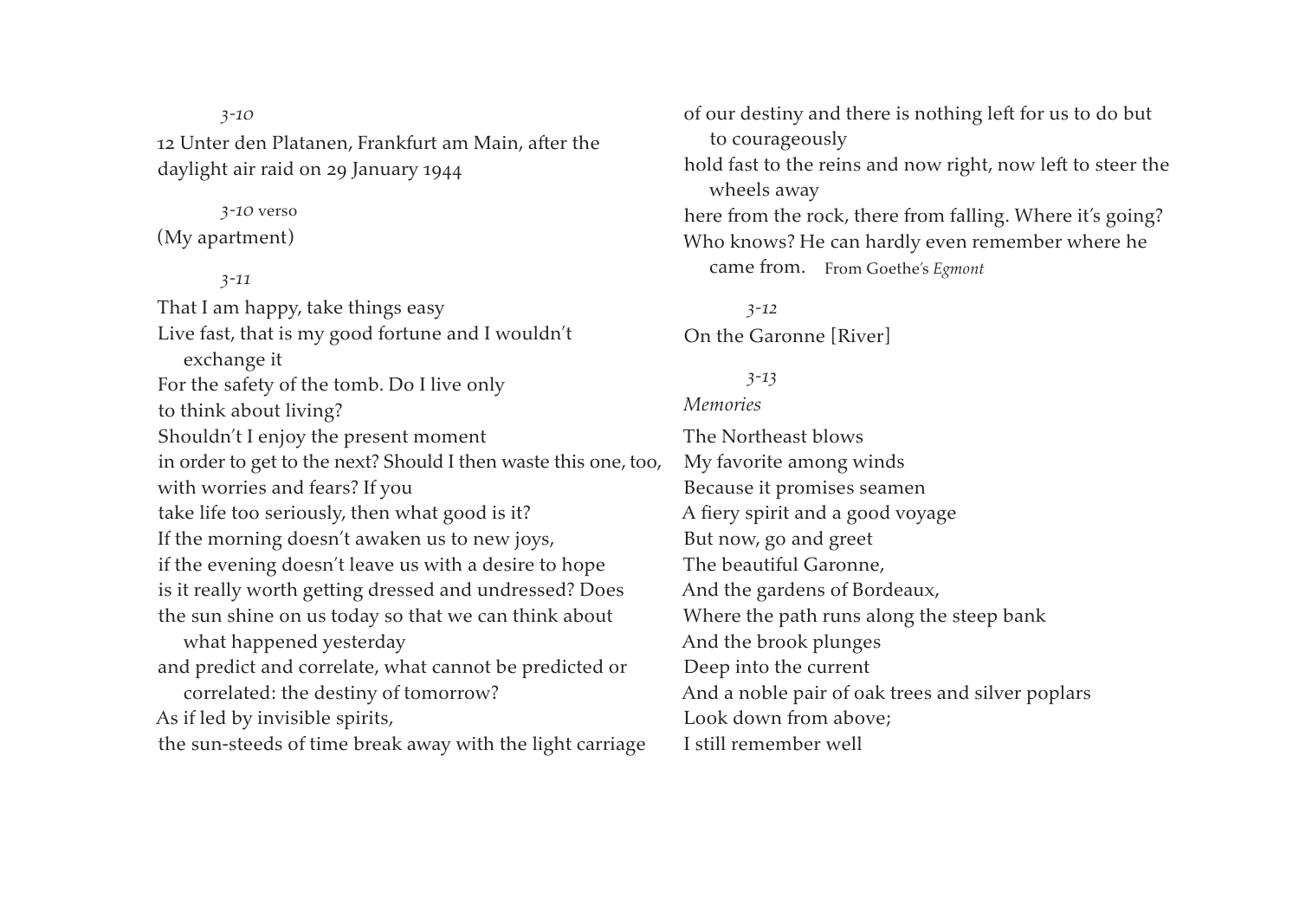How the canopy of A forest of elm trees dips toward the mill And a fig tree grows in the courtyard. On holidays, dark-skinned women Walk on the silken earth, And in March when night equals day, cradling breezes heavy with golden dreams waft across the unhurried paths.

But, someone, pass me The fragrant cup Full of dark light, so that I may rest; it would be sweet To sleep in the shadows. It isn't good To be soulless With mortal thoughts, yet it is good To have a conversation To let your heart speak, To hear much about days of love And of deeds to come. Hölderlin

*3-14* Allones near Saumur 17 July 1944 Three vintners from the Loire Valley Distilling Eau de Vie (55%) from lees (green plums)

*3-15* Times of hardship, Never forget what they taught you! (Gessner)

young man.

*3-16* With the army Group B en route to Belgium and the Netherlands Old windmill in Well near Venlo

*3-17* From *The Wanderer* …. And now I return to the Rhine, to the homeland; The breezes of youth tenderly wafting over me like before; And the familiar open trees that once rocked me in their arms Sooth my aspiring heart And the holy greenness, the witness to the blessed, deep Life in the world, refreshes me and transforms me into a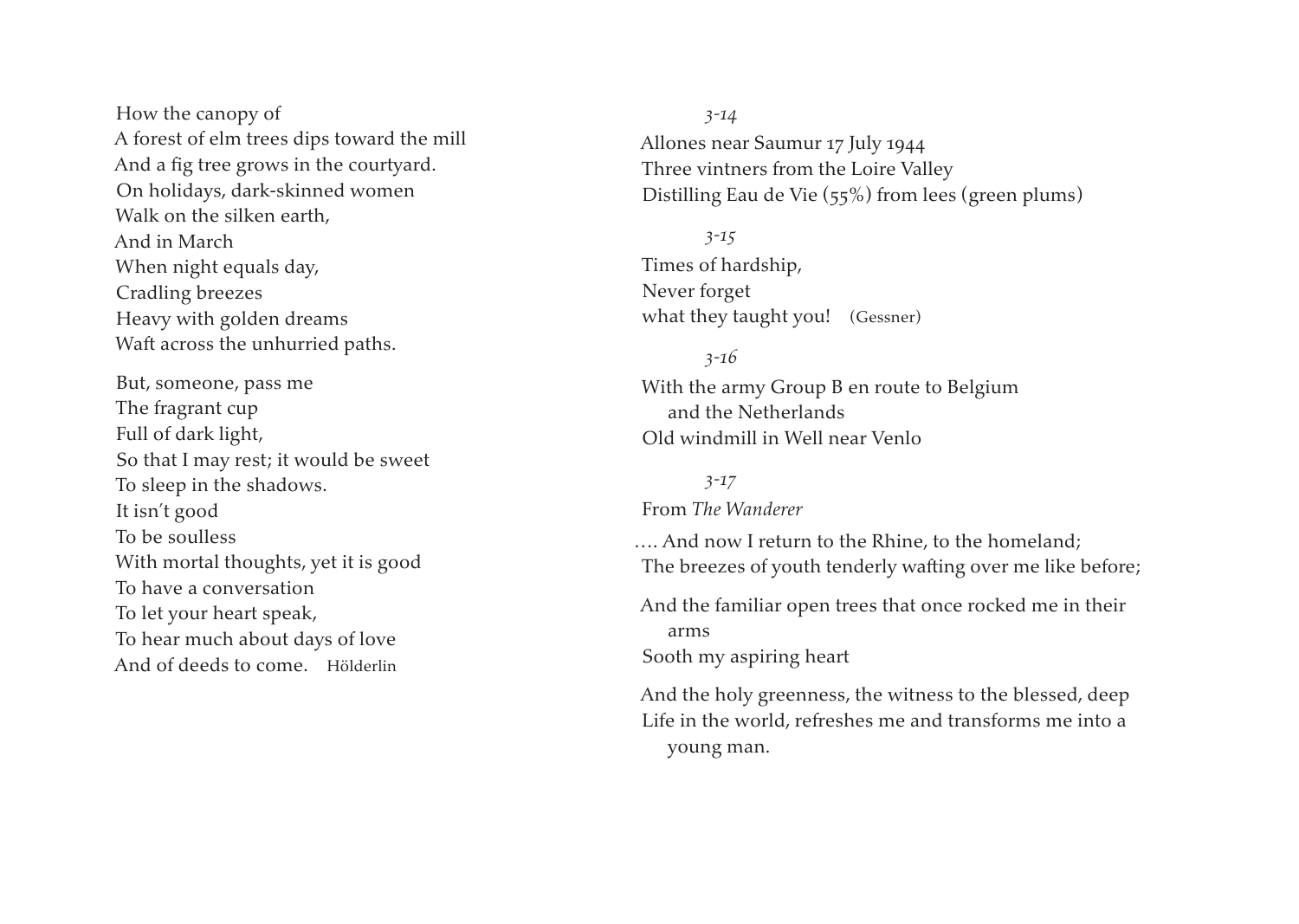Meanwhile I have aged, the polar ice caps have lightened my skin

And in the burning south, I have lost my hair.

Even if someone, on the last of his mortal days, Coming from far away and tired down to his soul, and at last

Saw this land again, his cheeks would flush one more time, And his almost lifeless eyes would shine.

Blessed valley of the Rhine! Every hill has a grapevine, And every wall or garden is garlanded with grape leaves,

And the boats on the river are filled with the divine potion, Towns and islands are drunk with wine and fruit,

But smiling, yet serious, the old one, the Taunus, rests above, And crowned with oak trees the liberated one bows his

head. . . . Hölderlin

*3-18* Bad Kreuznach 11–25 September 1944

## *3-19*

Making letters in any form is to me the purest and greatest pleasure, and in innumerable situations and circumstances in my life it was to me like a song to the singer, like a picture to the painter, or what a cry of joy is to the happy, or a sigh to the distressed— it was and is the happiest and most complete expression of my life.

Rudolf Koch, died 9 April 1934

*3-20* Wolfstein December 1944

# *3-21 Heidelberg . . .*

. . . the gigantic castle, having endured its fate, worn down to the ground by weather, looms oppressively over the valley

yet the eternal sun poured her rejuvenating light over the vast aging tableau and lively ivy turned it green all over; pleasant forests rustled over the castle from above. Hölderlin

From 21–27 March 1945 in Klingenmünster in Rhineland-Palatinate to Heidelberg to the auxiliary military hospital on the Neckar

#### *3-22*

Hölderlin Tower in Tübingen 15 April 1945

#### *3-22* verso

In remembrance of my time at the military hospital in Tübingen